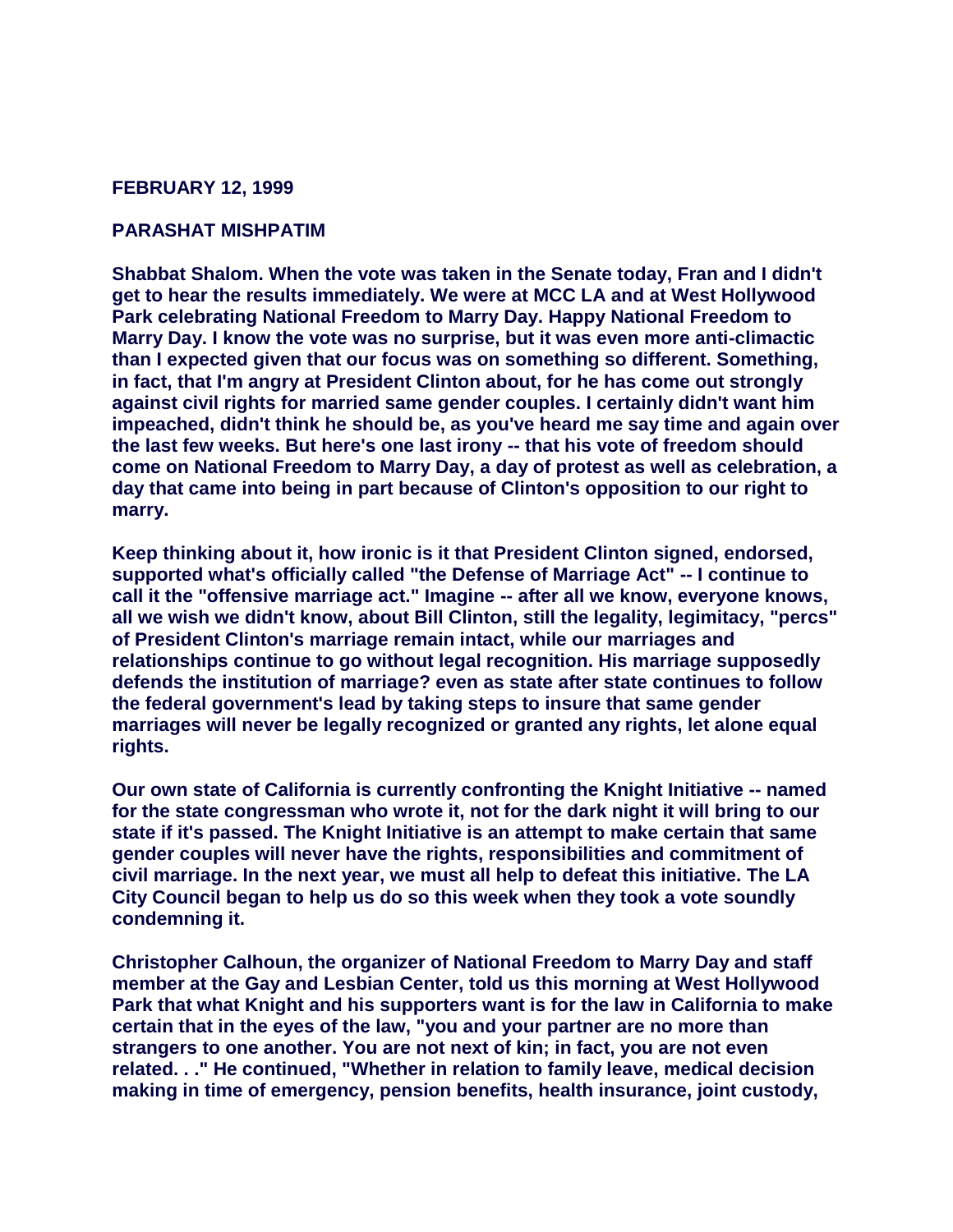**foster care, and adoption, or inheritance -- in the absence of a will, the message in California is consistent. Your relationship does not exist. You are -- in the eyes of the law -- alone. . . .And that's what Knight and his allies want: they want us to be alone, they want us to be treated as if we have no meaningful connection to one another. They want to deter and discourage our relationships. "And they believe that we ARE alone even when we are together. They really believe that. I heard one of them recently compare our ability to form meaningful relationships to a blind person's ability to pilot an airplane." Thank you, Christopher Calhoun for heading this struggle.** 

**I have to say that I can't help but wonder what all the fuss is about on our side of this issue. Why do we want civil marriage rights? Especially when the true meaning of marriage is so often degraded; all the sorry stories coming out of Washington, D.C. these days being only the latest in a never-ending series. After all, it as often costs more, not less, in taxes and the like for married couples. And what about the oppression of single people? Why should couples get benefits not available to singles; why should we support things that sometimes discriminate against people who are not in couples?** 

**And then too there's the Jewish matter of marriage. The institution Jewishly has undeniably unsettling roots. There is no word really for "marriage" in Torah. A man "takes" a wife. The Mishnah, the first written attempt to interpret what Torah intended, begins the section (tractate) kiddushin, marriage, with the following sentences: "The woman is acquired by three means and she regains her freedom by two means. She is acquired by money, by document, or by sexual connection." [Mishnah Kiddushin 1:1] Nice, huh? Not even very much money, as it turns out; and if a woman is acquired by sexual connection it needs to be done with witnesses, thereby, so they say, making sexual connection the least common means of acquiring a wife. The least common by the time of the Mishnah, perhaps, which means anywhere between 440 BCE - 200 CE, but in Torah itself the way of "acquiring" a wife seems often to be sexual connectionintercourse, and in fact, the verb lakakh, to take, used about taking a wife, sometimes does clearly imply "taking" through sexual means.** 

**And the word, "kiddushin," the post-biblical term for marriage, a term we tend to hold up on a pedastal in our struggle for recognition, because of its root meaning "sacred," "set apart," originally meant, as the Mishnah commentary I looked at this week makes all to clear, means with reference to marriage, "making a woman the sacrosanct possession -- the inviolable property -- of the husband" [ Philip Blackman, ed. Judaica Press, Nashim, Kiddushin intro, p.449], and there is no question, as this week's Torah portion, Mishpatim, tells us, that in Torah times an Israelite man was always allowed more than wife. In Mishpatim, which means, rules, we are told several things about wives, one of which is that if a man takes another wife for himself, he must still provide the original wife with food, clothing, and one other thing. Unfortunately we don't know for sure what the other thing is, the Hebrew word, ona-tah, a word used only here and variously understood to**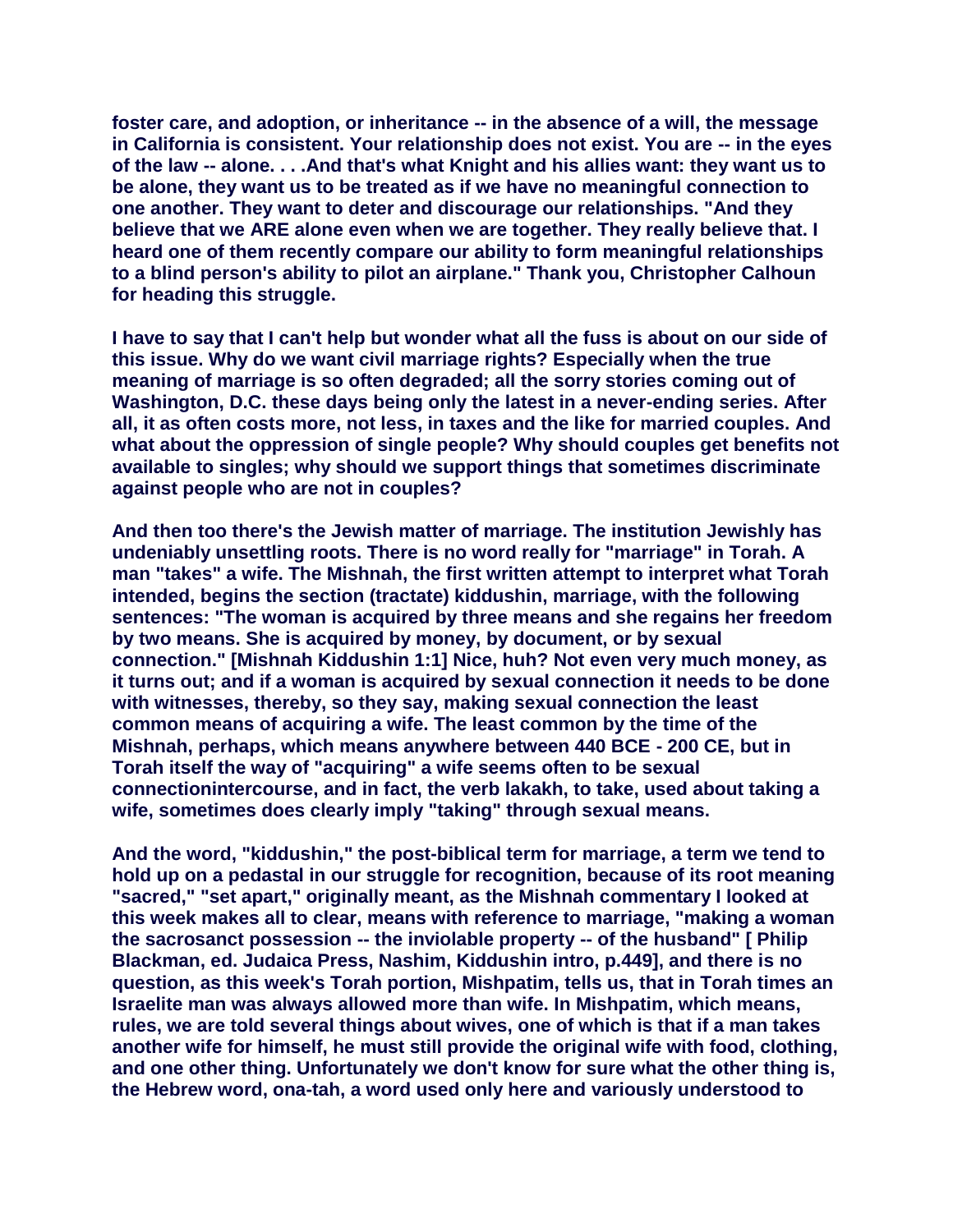**mean oil, dwelling-place, or conjugal rights! No one knows for sure what all the husband's obligation consists of, but whatever it is this is not marriage as we think of it, nor kiddushin as we describe it.** 

**It's no surprise to us, though, that life and "rules" described in Torah have come to be understood differently through the years. That began as long as ago as in the Mishnah, which is why some people describe the rabbis of the Mishnah/Talmud as the first reform rabbis, and the liberal movements of Judaism see Judaism as continuing to change ever since, which is good and, finally, very Jewish.** 

**Jewish understanding of marriage is no different in that regard. Marriage in contemporary Judaism has become an event of egalitarian beauty, spirituality, emotional uplift -- inspiring to couple and witnesses alike.** 

**In these last few years, more changes still, as our community has come to marriage with new understanding. Tracy and I often think back to days when the idea of getting married was the farthest thing from our minds, nothing we wanted, nothing we thought twice about. "Marriage is just straight people registering with the state," one of our friends used to say. Hm, it still is, isn't it? -- but now we think that's sad instead of funny (well, ok, it's a little funny).** 

**These days, though, we, like everyone else, become misty-eyed -- as all of us present this morning did when we met them -- when a couple like Ellie Charlton and Jeanne Barnett, Sacramento grandmothers, together for fifteen years, have a holy union ceremony. Last month, they made national news as they married before 1000 witnesses, at a ceremony officiated at by 95 United Methodist ministers all of whom put their careers on the line to be there after the governing body of their Church had ruled against same gender ceremonies. By the way, 94 of those 95 ministers have had complaints filed against them, the official way in the Methodist church to be brought up on charges. They all may be "impeached" or whatever the United Methodist Church term for such a thing is. The only minister no complaint has yet been filed against is the Reverend James Lawson from LA's Holman Methodist Church. Why not Rev. Lawson? Some say it's because he is about to retire. Some say it's because he is too well-known, and because both Dr. Martin Luther King, Jr. and the Rev. Jesse Jackson credited him with being their movement's "teacher of non-violence." In truth, someone may still file against Rev. Lawson.** 

**Ellie and Jeanne are a remarkable, charming, unassuming couple. What they intended to be a small, private ceremony changed locations several times to accomodate all who wanted to come. It ended up being at the Sacramento Convention Center, the place where, a few months earlier, the United Methodist conference had outlawed their wedding.** 

**Unlike most Jewish holidays, National Freedom to Marry Day is one of those**